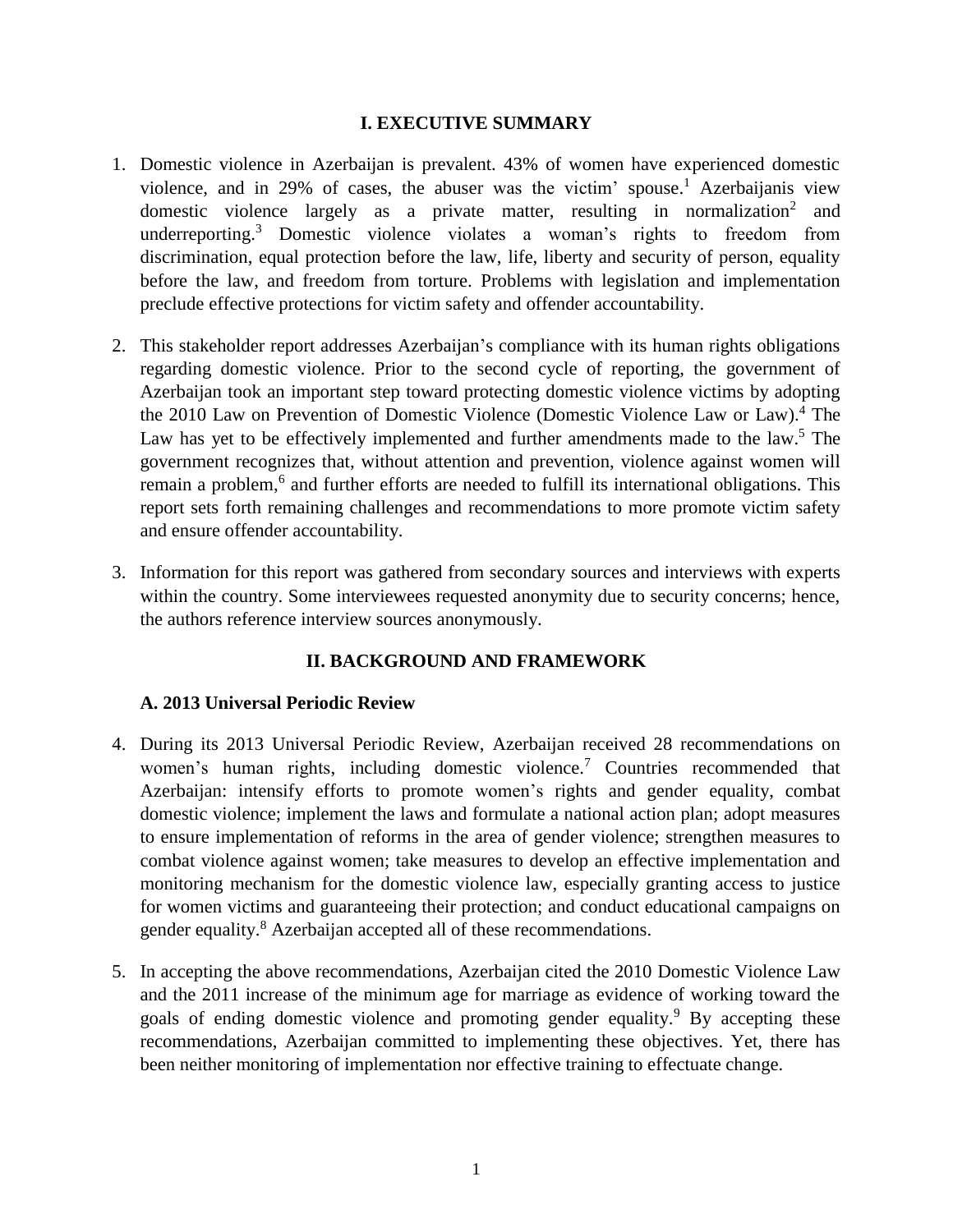1. *Take all possible measures to eliminate stereotypes and practices which contribute to discrimination against women*

## **Status of Implementation: Accepted, Not Implemented**

- 6. Harmful stereotypes about women's traditional role in the family and society prevail. When systems actors, such as judges or executive authorities, subscribe to these misperceptions, it hinders an effective government response to domestic violence.
	- 2. *Intensify efforts to promote and protect women's rights, combat domestic violence, and promote gender equality*

### **Status of Implementation: Accepted, Not Implemented**

- 7. Government support and funding to combat domestic violence is weak. NGOs must complete a cumbersome accreditation process. The European Court of Human Rights found Azerbaijan violated the right to freedom of association by denying registration to NGOs in five cases.<sup>10</sup> Government funding for victim services is insufficient, rendering services scarce.
	- 3. *Implement the laws, adopt measures to ensure reforms on gender violence, and consider developing a national action plan to promote women's rights*

### **Status of Implementation: Accepted, Partially Implemented**

- 8. Although Azerbaijan adopted the Domestic Violence Law in 2010, it has not amended the Law despite recommendations. It also has yet to develop a national action plan. Implementation of the Law remains weak, trainings are needed, and interagency cooperation is fragmented. It has undertaken some reforms to promote equality, such as increasing the minimum age for marriage, but more measures are needed to ensure compliance.
	- 4. *Develop an effective implementation and monitoring mechanism for the domestic violence law*

## **Status of Implementation: Accepted, Not Implemented**

9. Implementation of the Domestic Violence Law remains weak, and there is no systematic monitoring mechanism to evaluate how it is functioning.

## **B. Domestic Legal Framework**

10. The Domestic Violence Law is an important first step in combating domestic violence.<sup>11</sup> **It contains several measures to promote victim safety and hold offenders accountable.** It provides for protective orders and punishes the violation of such orders. An appeal does not stay the entry into force of a protective order, and the Law envisions preventative measures and various forms of victim assistance.<sup>12</sup> The government is to establish a databank of offenders and incident statistics, and work with NGOs to combat domestic violence.<sup>13</sup> The Law also envisions public education campaigns on domestic violence, its consequences, and prevention to modify attitudes and destigmatize domestic violence.<sup>14</sup>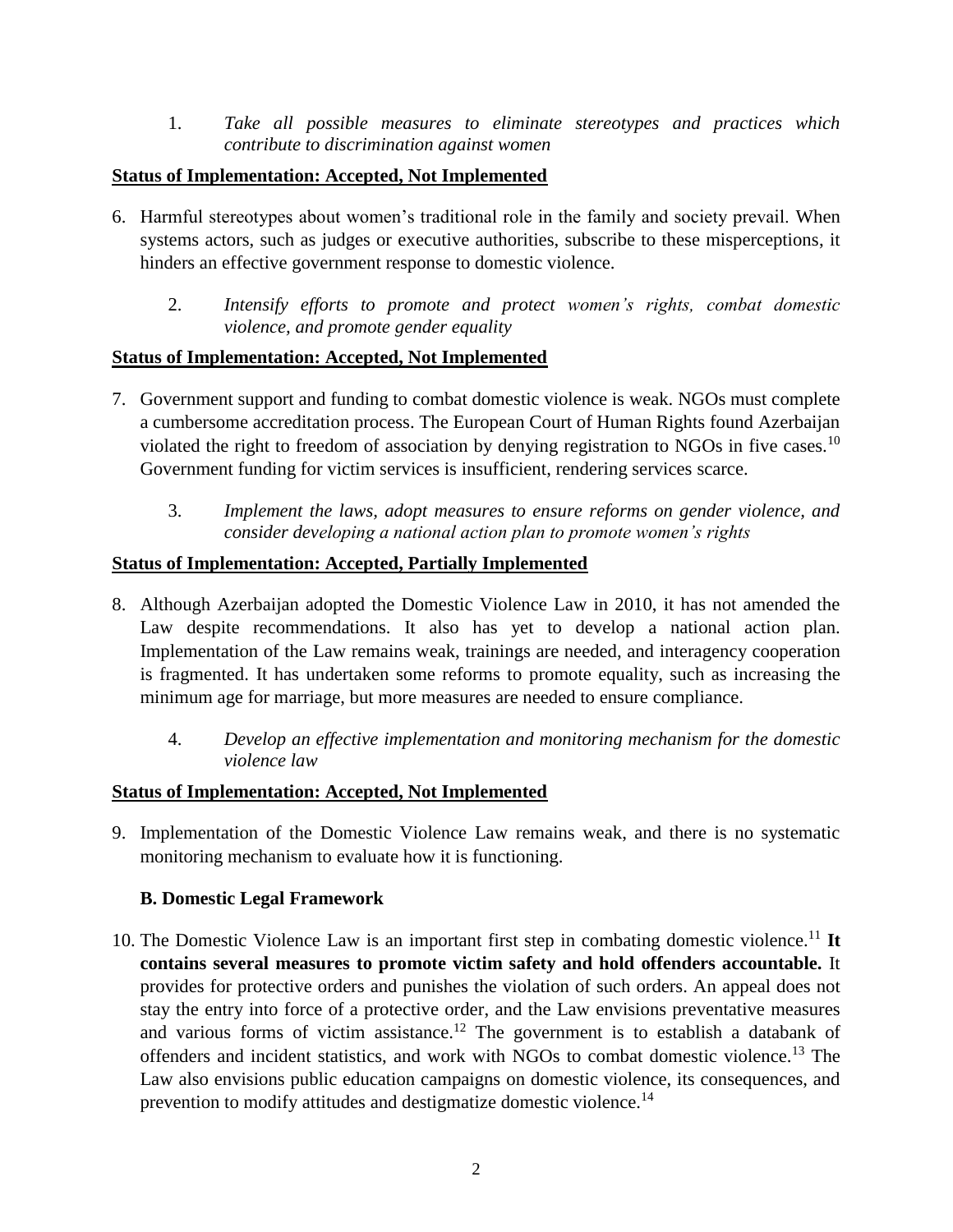- 11. **Several provisions of the Law, however, do not comply with best practice standards**. One of the biggest obstacles to victim protection is that she can secure long-term protection only after the issuance of a short-term protective order. One expert explained that, realistically, the victim rarely obtains the long-term protective order because of harmful attitudes, especially those held by the police and described below. <sup>15</sup> Portions of the Law reinforce the patriarchal notion of family preservation over victim safety.<sup>16</sup> For example, in conjunction with Article 7 criminal proceedings, the Law foresees "normalization of relations between parties and resumption of family affairs during examination."<sup>17</sup> Reconciliation in domestic violence contradicts best practice standards, yet in practice, it becomes the main goal of domestic violence prosecution.<sup>18</sup> This attitude prioritizing family preservation is pervasive.<sup>19</sup> The Law also allows police to issue warnings to domestic violence offenders,<sup>20</sup> a practice that fails to hold offenders accountable.<sup>21</sup>
- 12. Azerbaijan has not ratified the Council of Europe (Istanbul) Convention on preventing and combating violence against women and domestic violence.<sup>22</sup>

## **III. IMPLEMENTATION OF INTERNATIONAL HUMAN RIGHTS OBLIGATIONS**

#### **Institutions and Policies**

13. **Coordination among state actors on domestic violence is severely lacking**. <sup>23</sup> One researcher observed: "everything is so torn apart now in pieces."<sup>24</sup> There is no cooperation between the judiciary, prosecutors, or police, and institutional efforts address domestic violence are piecemeal.<sup>25</sup> Efforts are underway to develop a referral mechanism to coordinate interagency responses among the health, social protection, police, and justice sectors. $26$  If adopted, the referral mechanism would create guidelines on identification of domestic violence, trainings, capacity-building, and link all the agencies together in the response to domestic violence.<sup>27</sup>

#### **Human Rights Education and Training**

- 14. One expert regretted that systems actors, with the exception of law enforcement, resist training on domestic violence.<sup>28</sup> **Police generally have cooperated well with NGOs** for such trainings.<sup>29</sup> As a result, for example, some police have begun tracking families where domestic violence has occurred. <sup>30</sup> Nevertheless, **police still hold misperceptions** that domestic violence issues should stay within the home.<sup>31</sup> Police also scrutinize the woman's behavior, rather than the violent conduct. When one witness reported domestic violence, the police questioned why she was alone at night on the street.<sup>32</sup> The expert cited the need to include curriculum on domestic violence in the police academy.<sup>33</sup>
- 15. The judiciary also needs effective trainings. One expert observed that **judges lack sufficient knowledge on how to implement the Domestic Violence Law**. <sup>34</sup> Judges often fail to consult the Law when adjudicating cases, despite Justice Ministry trainings. <sup>35</sup> Overconcern for the offender hinders responses that protect victim safety. Authorities, when issuing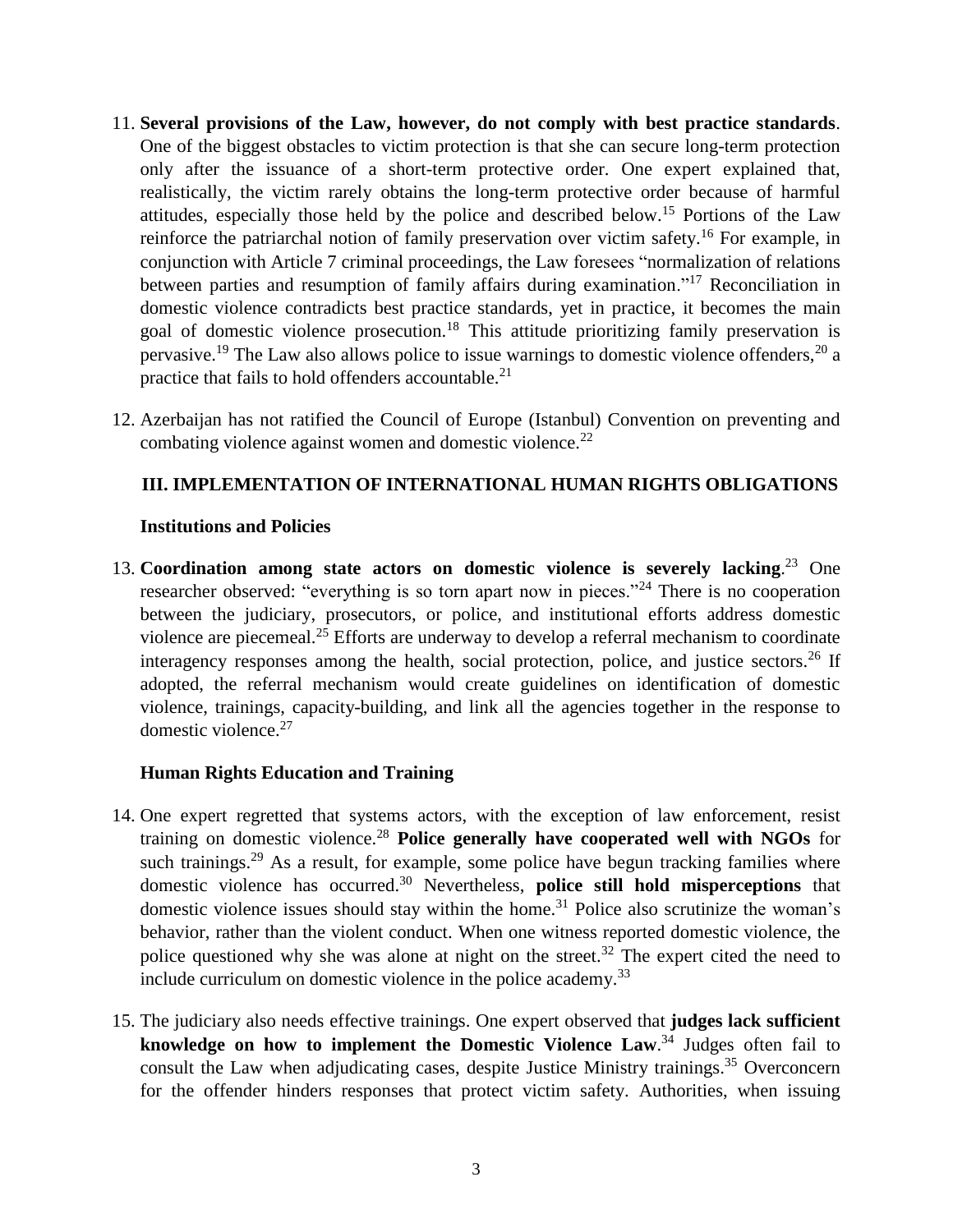protective orders, may be reluctant to order offenders out of the home because of his property rights.<sup>36</sup>

# **Context, Statistics, Budget, Cooperation with Civil Society**

16. Section 8.0.13 of the Law obliges the state to establish a databank of statistical information concerning domestic violence.<sup>37</sup> Despite a presidential decree to create a national database, that database has not been established.<sup>38</sup> **No mechanisms measure the prevalence of domestic violence**. The government does not disaggregate routinely collected data into categories, such as sex or relationship between victim and perpetrator.<sup>39</sup> Plans are underway to create the database, where major institutions—including the Ministry of Internal Affairs, Justice Ministry, and NGOs—can enter cases of domestic violence.<sup>40</sup> Yet these database plans omit the Ministry of Health—a major gap.<sup>41</sup>

# **Right to Life**

17. The Criminal Code prohibits bringing a person to suicide by "threats, cruel treatment or regular humiliation of [her] dignity."<sup>42</sup> Anecdotal evidence suggests that domestic violence results in many murders and apparent suicides,<sup>43</sup> but statistical reporting on homicide and suicide is not disaggregated based on factors such as sex or whether the victim experienced domestic violence. <sup>44</sup> According to one expert, "no one investigates the reasons for the killings."<sup>45</sup> For example, one woman laid on train tracks with her two children.<sup>46</sup> Their deaths were ruled a murder-suicide, but experts suggested that because she took her children with her, domestic violence was likely involved.<sup>47</sup>

# **Right to Liberty and Security of Person**

- 18. The Law provides for short-term (30 days) and long-term (30–180 days) protective orders.<sup>48</sup> However, a long-term order is predicated on the prior issuance and violation of a short-term order,<sup>49</sup> and authorities rarely issue short-term protective orders.<sup>50</sup> Even when issued, protective orders have little effect and are "basically a piece of paper."<sup>51</sup> A researcher opined that implementation of these orders is poor due to resistance and lack of knowledge on the part of systems actors.<sup>52</sup> Further guidance, such as protocols and trainings, are needed.<sup>53</sup>
- 19. **The Law assigns executive authorities, rather than police, the primary role in responding to domestic violence complaints.** Executive authorities are local committees appointed to handle non-criminal matters.<sup>54</sup> Under the Law, they issue warnings, grant shortterm protective orders, and apply to the court for long-term protective orders.<sup>55</sup> Short-term protective orders are rarely effective because the responsibility to issue them lies with the local executive authority, rather than law enforcement.<sup>56</sup> Domestic violence is a public safety issue, and law enforcement—rather than executive authorities—should be charged with responding to and investigating these cases. While law enforcement can work together with local executive authorities, primary responsibility should lie with police. One source regretted "the Law does not give much freedom to the police [to combat] domestic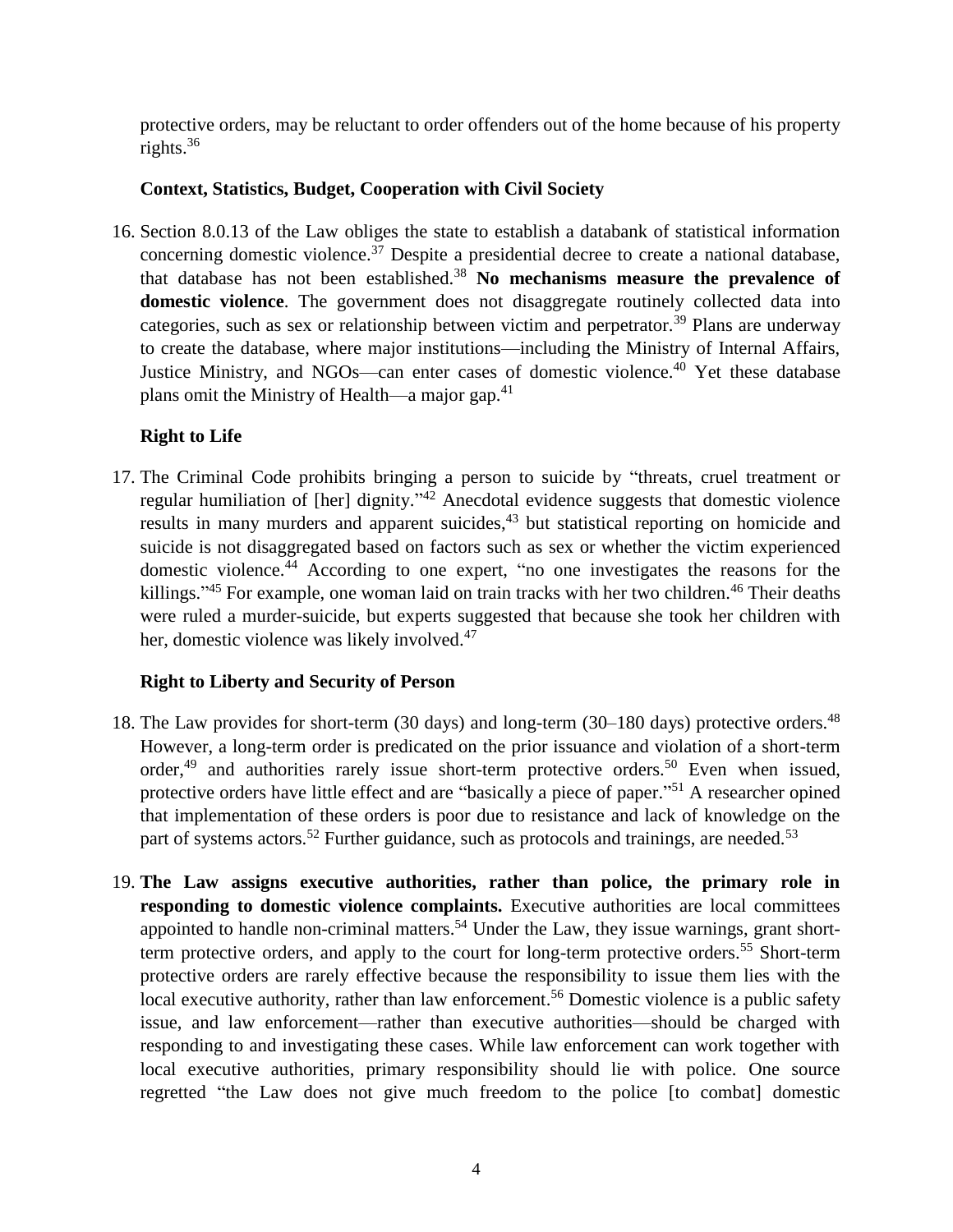violence."<sup>57</sup> Also, executive authorities reportedly may be understaffed, rendering the system ineffective in responding to domestic violence.<sup>58</sup>

20. Executive authorities may receive information from advisory committees—elected civil society members who investigate domestic violence cases.<sup>59</sup> Yet authorities rarely seek such information. <sup>60</sup> This breakdown in responsibilities hinders effective responses to victims, according to one expert. 61

## **Right to an Effective Remedy, Impunity**

- 21. Poor implementation renders protective orders ineffective.<sup>62</sup> The national action plan called for in the Law has yet to be promulgated.<sup>63</sup> Since adoption, important efforts to amend the Law have failed. For example, in 2013, OSCE consulted with experts to propose amendments, but the government did not adopt them. Moreover, the government has not provided first responders with tools and training. For example, when injured victims visit health institutions, practitioners lack checklists to identify victims, screen for domestic violence, and make referrals.<sup>64</sup>
- 22. **Azerbaijan's laws do not expressly criminalize domestic violence**. <sup>65</sup> Officials must charge domestic violence under other provisions, such as assault or homicide;<sup>66</sup> yet investigators rarely connect these offenses to domestic violence.<sup>67</sup> Prosecution "can only be brought if there is evidence of physical violence. If there are only light injuries, [the case] will not be considered." <sup>68</sup> The physical harm requirement denies a remedy to victims of lower-level violence or non-physical violence, such as threats. Prosecution also depends on the will of the victim's family to proceed, as authorities see domestic violence first and foremost as a family issue.<sup>69</sup>
- 23. **Advocates resort to media campaigns to press the government to exercise due diligence in domestic violence cases**. <sup>70</sup> The government initially failed to respond when a pregnant mother of three was killed,<sup>71</sup> but the government eventually intervened under pressure from a social media campaign.<sup>72</sup> In another case, after a woman's abuser continued to threaten her, a shelter sought help from the media instead of the justice system. A researcher suggested the fact that service providers seek enforcement through the media, rather than the courts or police, indicates a perception that the justice system does not work effectively in domestic violence cases. 73

#### **Gender-Based Violence against Women**

24. The State's Development Concept recognizes that victims need access to centers and shelters,<sup>74</sup> but in practice, services are scarce. In the absence of government services for victims, civil society strives to fill this gap. NGOs face barriers, however. First, **NGOs must seek accreditation to operate. Registration is difficult and imposes onerous reporting obligations**. <sup>75</sup> Wide government discretion in approving accreditation makes the registration process unpredictable.<sup>76</sup> And the Justice Ministry retains expansive powers to monitor and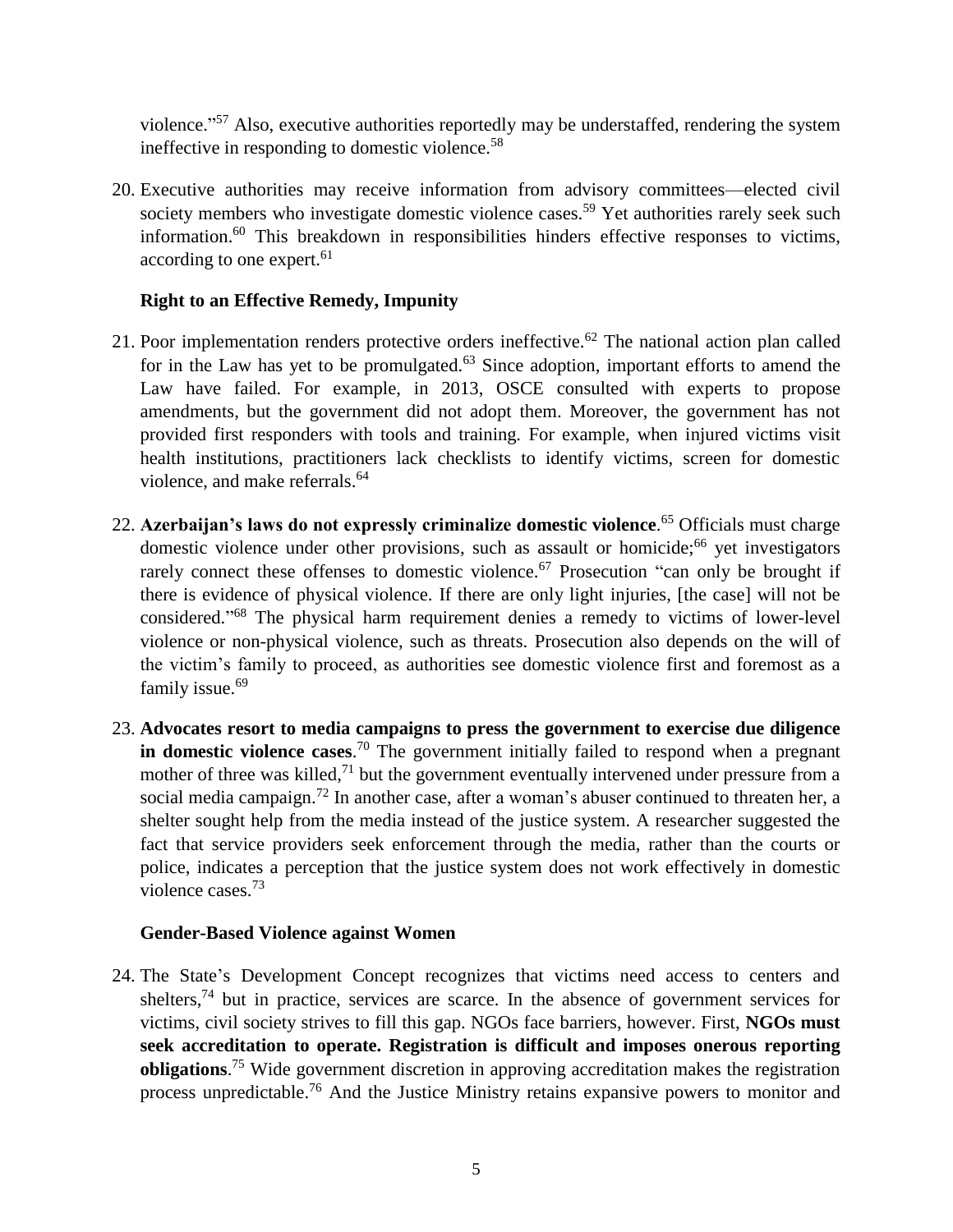shutter NGOs.<sup>77</sup> In recent years, accreditation for NGOs, including those that provide services to domestic violence victims, has been suspended.<sup>78</sup> The European Court of Human Rights found Azerbaijan violated the right to freedom of association by denying registration to NGOs in five cases.<sup>79</sup>

- 25. Second, **NGOs that provide victim services do not receive adequate government funding**; they instead must rely on external donor funding.<sup>80</sup> While the state NGO Support Council reportedly provides financial support to NGOs, one source described this funding as inadequate.<sup>81</sup> Another expert estimated that the maximum funds the Council provides an NGO is \$10,000–\$15,000.<sup>82</sup> The number of NGOs accredited to provide services to domestic violence victims ranges from eight to fourteen.<sup>83</sup> Regardless, sources agreed that few can actually operate because of scarce financial resources.<sup>84</sup> Of eight accredited NGOs the Labor Ministry listed, one expert discovered that only two were functioning.<sup>85</sup>
- 26. **Victim services are severely limited, and there are only two domestic violence shelters in the entire country.**<sup>86</sup> There is no specific unit dedicated to domestic violence, nor is there a 24/7 helpline for victims.<sup>87</sup> A helpline for victims of domestic violence, sexual violence, and human trafficking operated from 2011 to 2013 but was forced to close due to lack of funding.<sup>88</sup> Yet the demand for its services was high. In its first year of operation, the helpline received almost  $1,000$  calls, and by its third year, the number tripled.<sup>89</sup> Furthermore, information about resources available to victims is not widely disseminated. For example, "most women do not know about the possibility of going to a shelter."<sup>90</sup>

## **IV. RECOMMENDATIONS**

- 27. The authors of this stakeholder report suggest the following recommendations for the Government of Azerbaijan:
	- Fully implement, without delay, the **2015 recommendations of the CEDAW Committee** concerning gender stereotypes and violence against women, including rural women. 91
	- Undertake legal reform:
		- Amend the **Domestic Violence Law** in accordance with the appended Commentary.
		- Amend the **Criminal Code to criminalize domestic violence**, including assaults with low-level injuries, and ensure that penalties increase for repeated domestic violence offenses;
		- **Ratify the Istanbul Convention**;
	- **Ensure accessibility of services** to victims of domestic violence:
		- Allocate adequate **funding for NGOs that provide victim services**, including shelters, hotlines, support centers, as well as conduct public education;
		- Undertake **public awareness campaigns** about domestic violence, victims' legal rights, and services;
		- Establish a **24/7 national, free hotline** for domestic violence victims.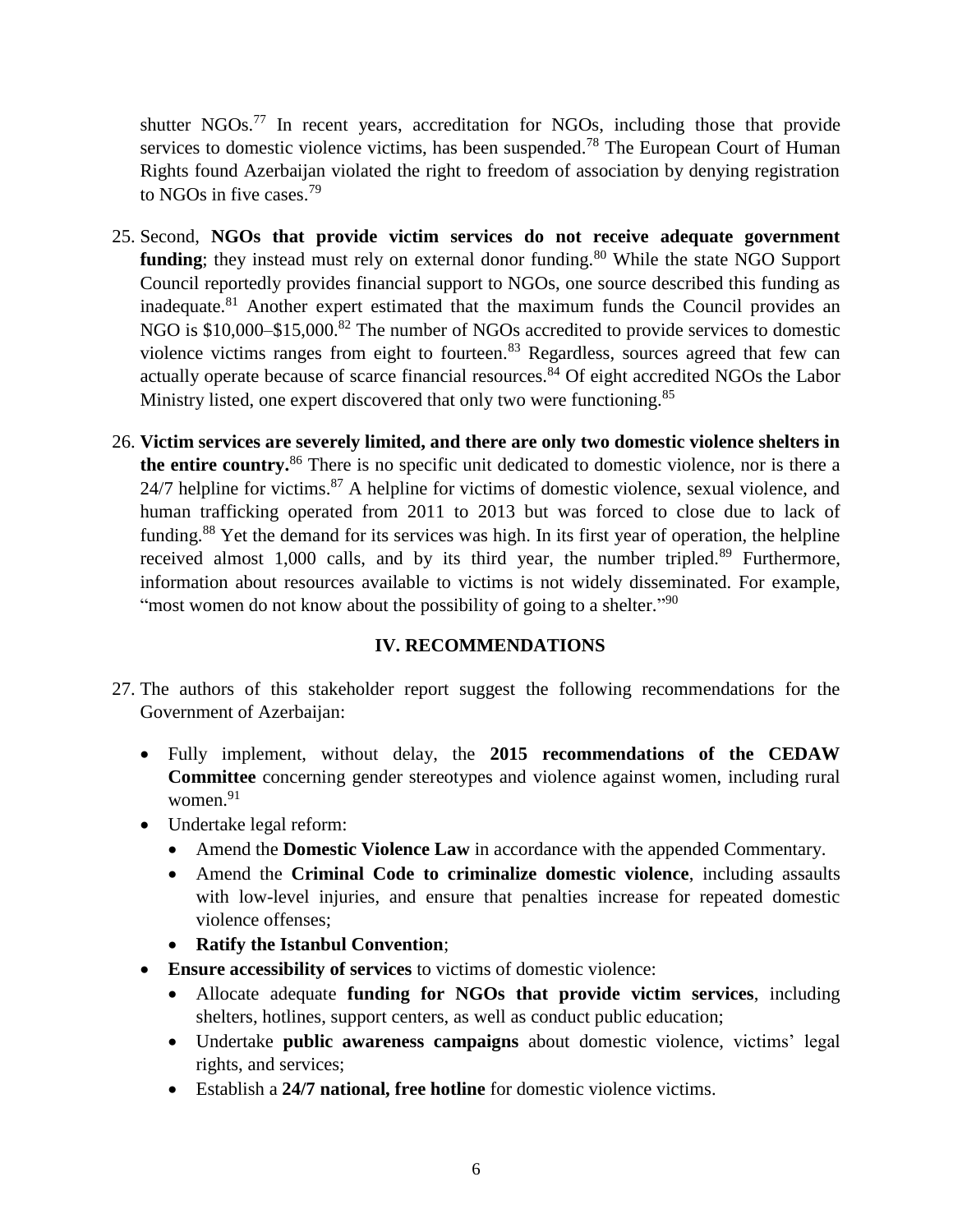- Direct and support **monitoring of the implementation of the Domestic Violence Law**, with the aim of promoting victim safety and offender accountability.
- Mandate the establishment of **local interagency cooperation**, led by NGOs that serve domestic violence victims, that complies with best practice standards. Such cooperation should include meetings with systems actors to identify problems in the government's response to domestic violence and make recommendations to remedy those gaps.
- Mandate that executive authorities regularly seek and take into account consultation from advisory committees on domestic violence cases.
- Undertake measures to ensure that **all domestic violence murders are tracked** and incorporate indicators of "domestic violence" and "method of homicide" into existing crime data tracking and reporting systems.
- Track and ensure that **crime statistics are disaggregated** by victim's sex, relationship between the defendant and injured party, and whether domestic violence was involved.
- **Include the Ministry of Health in the national database** and swiftly finalize the database's creation.
- Ensure and fund **regular and comprehensive training for systems actors**, led by or in consultation with NGOs that serve victims, based on best practices including the dynamics of domestic violence, relevant laws, promoting victim safety, and holding offenders accountable.
- **Prioritize victim safety** through other measures:
	- Directing executive authorities and judges to swiftly issue protective orders and ensuring their effective enforcement;
	- Prohibit laws and practices that promote reconciliation and normalization of family relations;
	- Resume accreditation of NGOs:
	- Redirect responsibility to respond to domestic violence complaints from executive authorities to police.
- Ensure **domestic violence offenders are held accountable**:
	- Ensure that prosecutors pursue all domestic violence cases, regardless of the level of injury or evidence;
	- Ensure that crimes involving domestic violence are not treated less seriously than other crimes.

 $\overline{\phantom{a}}$ <sup>1</sup> United Nations Children's Fund, *Country Programme Document: Azerbaijan,* (Dec. 4, 2015), U.N. Doc.

E/ICEF/2016/P/L.1, **¶** 12. Also available online at http://undocs.org/E/ICEF/2016/P/L.1.

<sup>2</sup> R*eport of the Special Rapporteur on violence against women, its causes and consequences, Rashida Manjoo: Mission to Azerbaijan*, (June 18, 2014), U.N. Doc. A/HRC/26/38/Add.3. Also available online at http://www.refworld.org/docid/53b51e4c4.html.

<sup>3</sup> Parvana Bayramova, "Azerbaijan," in *Barriers, Remedies and Good Practices for Women's Access to Justice in Five Eastern Partnership Countries* (Council of Europe, 2016), 49. Also available online at https://rm.coe.int/16806b0f41.

<sup>&</sup>lt;sup>4</sup> The Law of the Republic of Azerbaijan on Prevention of Domestic Violence (2010).

<sup>5</sup> Parvana Bayramova, "Azerbaijan," in *Barriers, Remedies and Good Practices for Women's Access to Justice in Five Eastern Partnership Countries* (Council of Europe, 2016), 47. Also available online at https://rm.coe.int/16806b0f41; Oral Interview with Source, July 26, 2017.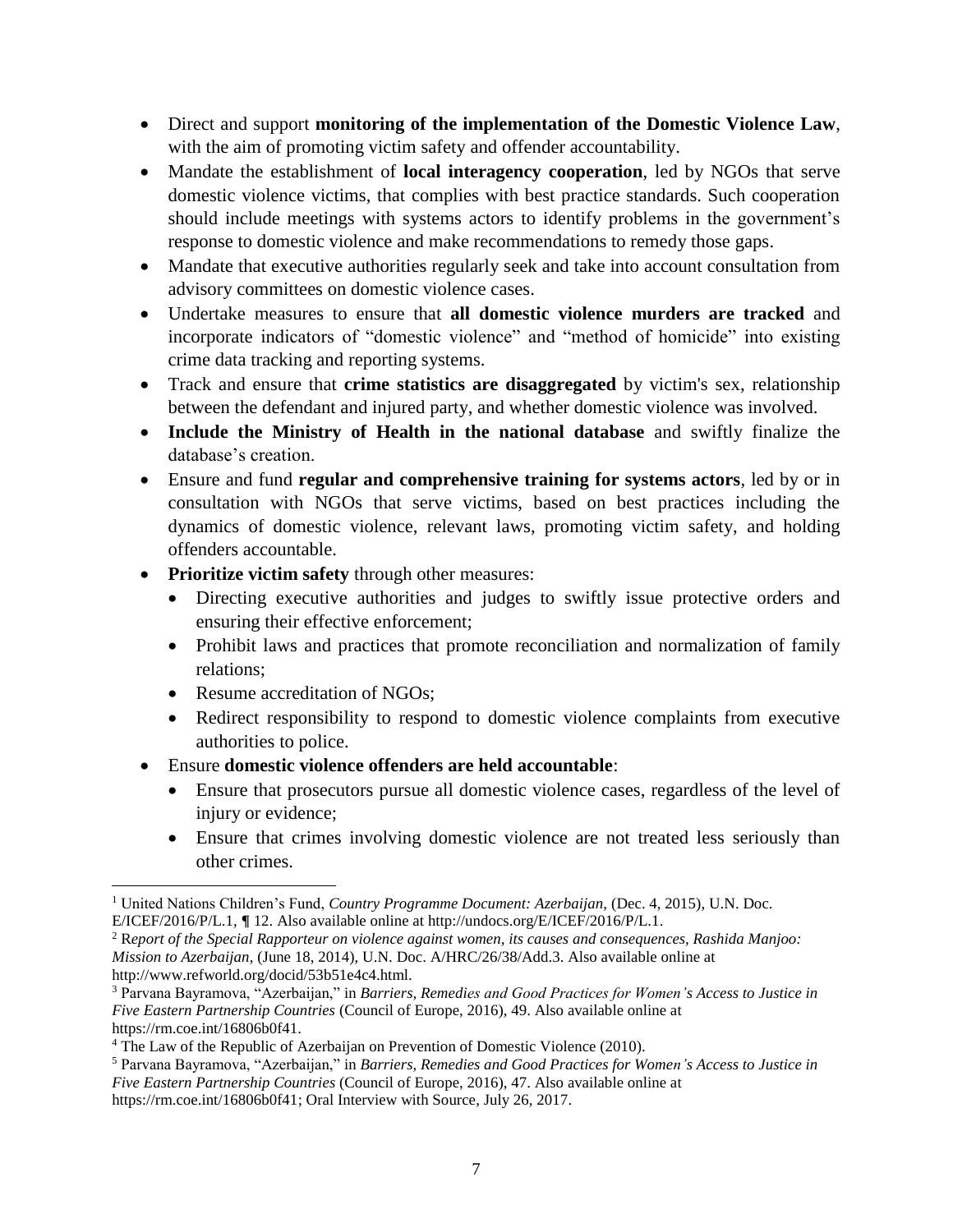6 "Azerbaijan 2020: Look into the Future" Concept of Development, President of the Republic of Azerbaijan, 2012. Also available online at http://www.president.az/files/future\_en.pdf.

http://www.ohchr.org/EN/HRBodies/HRC/RegularSessions/Session24/Documents/A-HRC-24-13\_en.pdf; *Report of the Working Group on the Universal Periodic Review: Azerbaijan, Addendum*, (Sep. 19, 2013), U.N. Doc. A/HRC/24/13/Add.1. Also available online at

http://lib.ohchr.org/HRBodies/UPR/\_layouts/15/WopiFrame.aspx?sourcedoc=/HRBodies/UPR/Documents/Session1 6/AZ/A\_HRC\_24\_13\_Add.1\_Azerbaijan\_E\_iDrits.doc&action=default&DefaultItemOpen=1.

<sup>8</sup> *Report of the Working Group on the Universal Periodic Review: Azerbaijan*, (July 5, 2013), U.N. Doc. A/HRC/24/13. Also available online at

http://www.ohchr.org/EN/HRBodies/HRC/RegularSessions/Session24/Documents/A-HRC-24-13\_en.pdf.

<sup>9</sup> *Report of the Working Group on the Universal Periodic Review: Azerbaijan, Addendum*, (Sep. 19, 2013), U.N. Doc. A/HRC/24/13/Add.1. Also available online at

http://lib.ohchr.org/HRBodies/UPR/\_layouts/15/WopiFrame.aspx?sourcedoc=/HRBodies/UPR/Documents/Session1 6/AZ/A\_HRC\_24\_13\_Add.1\_Azerbaijan\_E\_iDrits.doc&action=default&DefaultItemOpen=1.

<sup>10</sup> International Center for Not-for-Profit Law, "Civic Freedom Monitor: Azerbaijan,"

http://www.icnl.org/research/monitor/azerbaijan.html.

<sup>11</sup> Oral Interview with Source, July 26, 2017.

 $12$  The Law of the Republic of Azerbaijan on Prevention of Domestic Violence, Art. 7, 8 (2010).

<sup>13</sup> Id. Art. 8.

<sup>14</sup> Id. Art. 16.

<sup>15</sup> Skype Interview with Expert, Sept. 26, 2017.

 $16$  Ibid.

 $\overline{a}$ 

<sup>17</sup> The Law of the Republic of Azerbaijan on Prevention of Domestic Violence, Art. 7 (2010).

<sup>18</sup> Parvana Bayramova, "Azerbaijan," in *Barriers, Remedies and Good Practices for Women's Access to Justice in Five Eastern Partnership Countries* (Council of Europe, 2016), 47. Also available online at

https://rm.coe.int/16806b0f41.

<sup>19</sup> Oral Interview with Source, July 26, 2017.

<sup>20</sup> The Law of the Republic of Azerbaijan on Prevention of Domestic Violence, Art. 11 (2010).

 $21$  Ibid.

<sup>22</sup> Council of Europe, "Chart of signers and ratifications of Treaty 210," accessed Aug. 9, 2017,

https://www.coe.int/en/web/conventions/full-list/-/conventions/treaty/210/signatures?p\_auth=ehkFZO7j.

<sup>23</sup> Skype Interview with Source, July 26, 2017; Skype Interview with Expert, Sept. 21, 2017; Skype Interview with Expert, Sept. 26, 2017.

 $24$  Skype Interview with Expert, Sept. 21, 2017.

<sup>25</sup> Ibid.

<sup>26</sup> Skype Interview with Expert, Sept. 26, 2017.

<sup>27</sup> Ibid.

<sup>28</sup> Oral Interview with Source, July 26, 2017.

<sup>29</sup> Ibid.

 $30$  Ibid.

<sup>31</sup> Skype Interview with Expert, Sept. 26, 2017.

 $32$  Ibid.

 $33$  Ibid.

<sup>34</sup> Skype Interview with Expert, Sept. 21, 2017.

<sup>35</sup> *Report of the Special Rapporteur on violence against women, its causes and consequences, Rashida Manjoo: Mission to Azerbaijan*, (June 18, 2014), U.N. Doc. A/HRC/26/38/Add.3. Also available online at

http://www.refworld.org/docid/53b51e4c4.html.

<sup>36</sup> Skype Interview with Expert, Sept. 26, 2017.

<sup>37</sup> The Law of the Republic of Azerbaijan on Prevention of Domestic Violence, Art. 8 (2010). ("8.0.13: establish a databank and organize collection of statistic information related to domestic violence…")

<sup>38</sup> Skype Interview with Expert, Sept. 26, 2017.

<sup>7</sup>*Report of the Working Group on the Universal Periodic Review: Azerbaijan*, (July 5, 2013), U.N. Doc. A/HRC/24/13. Also available online at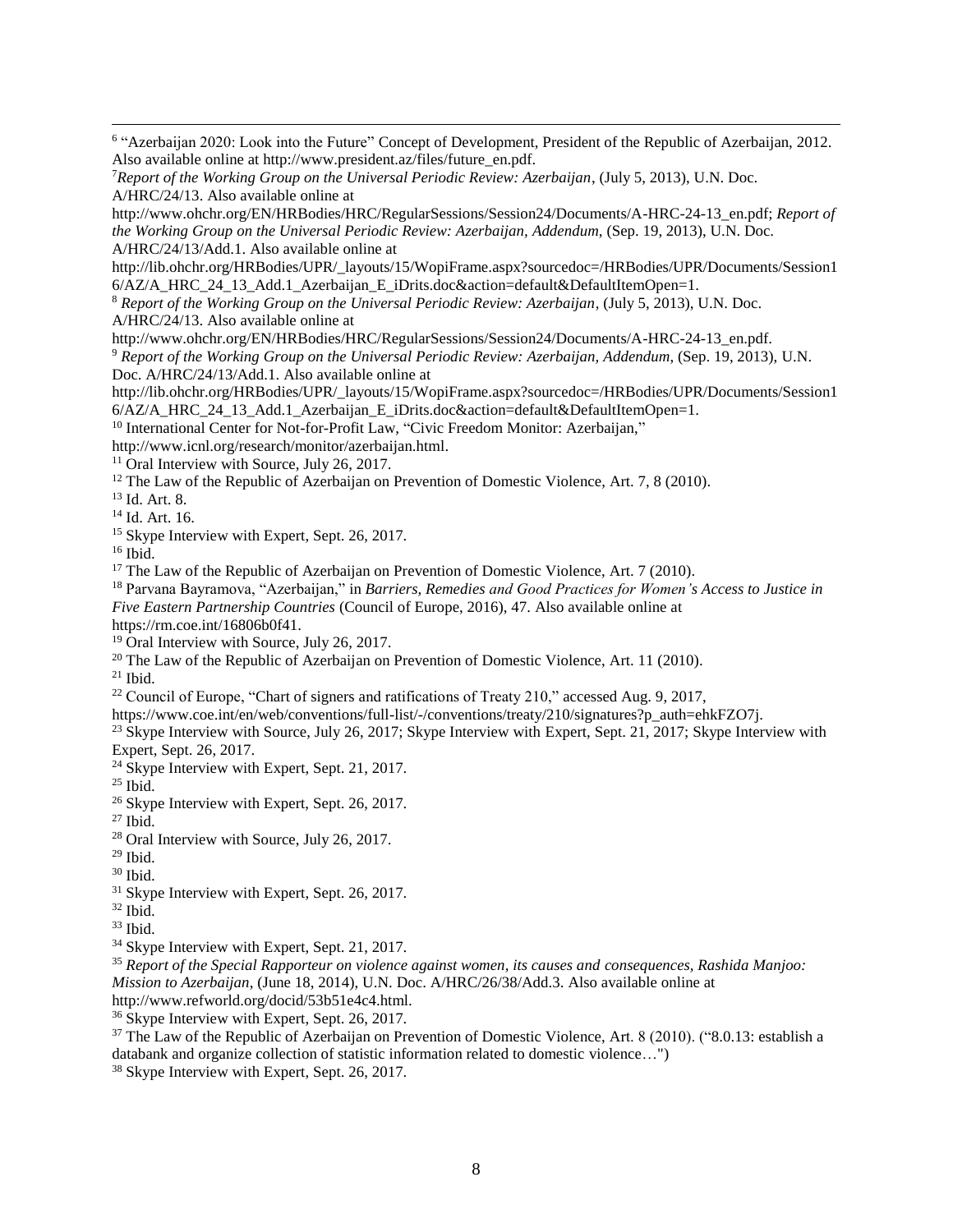*Report of the Special Rapporteur on violence against women, its causes and consequences, Rashida Manjoo: Mission to Azerbaijan*, (June 18, 2014), U.N. Doc. A/HRC/26/38/Add.3. Also available online at http://www.refworld.org/docid/53b51e4c4.html.

Ibid.

 $\overline{a}$ 

Oral Interview with Source, July 26, 2017.

 *Report of the Special Rapporteur on violence against women, its causes and consequences, Rashida Manjoo: Mission to Azerbaijan*, (June 18, 2014), U.N. Doc. A/HRC/26/38/Add.3. Also available online at

http://www.refworld.org/docid/53b51e4c4.html.

Oral interview with Source, July 26, 2017.

Ibid.

Ibid.

The Law of the Republic of Azerbaijan on Prevention of Domestic Violence, Art. 10, 11, 12 (2010).

 Rule of Law and Human Rights Unit, *Domestic Violence Cases in the Justice System of Azerbaijan*, (Baku: OSCE Office, December 2013), 16; *Report of the Special Rapporteur on violence against women, its causes and* 

*consequences, Rashida Manjoo: Mission to Azerbaijan*, (June 18, 2014), U.N. Doc. A/HRC/26/38/Add.3.

 *Report of the Special Rapporteur on violence against women, its causes and consequences, Rashida Manjoo: Mission to Azerbaijan*, (June 18, 2014), U.N. Doc. A/HRC/26/38/Add.3. Also available online at

http://www.refworld.org/docid/53b51e4c4.html.

- <sup>51</sup> Skype Interview with Source, July 26, 2017.
- Skype Interview with Expert, Sept. 21, 2017.

Ibid.

Azerbaijan.az, "Baku City Executive Power," accessed Aug. 9, 2017,

http://www.azerbaijan.az/portal/General/Capital/capital\_02\_e.html.

<sup>55</sup> The Law of the Republic of Azerbaijan on Prevention of Domestic Violence, Art. 11 and 12 (2010).

<sup>56</sup> The Law of the Republic of Azerbaijan on Prevention of Domestic Violence, Art. 11 (2010); Oral Interview with Source, July 26, 2017.

- Oral Interview with Source, July 26, 2017.
- Skype Interview with Expert, Sept. 26, 2017.
- Oral Interview with Source, July 26, 2017.
- Ibid.

- Ibid.; Skype Interview with Expert, Sept. 26, 2017.
- Skype Interview with Expert, Sept. 21, 2017.
- <sup>64</sup> Skype Interview with Expert, Sept. 26, 2017.

 Ibid.; Parvana Bayramova, "Azerbaijan," in *Barriers, Remedies and Good Practices for Women's Access to Justice in Five Eastern Partnership Countries* (Council of Europe, 2016), 44. Also available online at https://rm.coe.int/16806b0f41.

Criminal Code, Art. 120, 132, 149 (Azerbaijan).

Oral Interview with Source, July 26, 2017.

- Skype Interview with Expert, Sept. 26, 2017.
- Oral Interview with Source, July 26, 2017.
- Ibid.
- Ibid.
- Skype Interview with Expert, Sept. 21, 2017.
- <sup>74</sup> "Azerbaijan 2020: Look into the Future" Concept of Development, President of the Republic of Azerbaijan, 2012. International Center for Not-for-Profit Law, "Civic Freedom Monitor: Azerbaijan,"

http://www.icnl.org/research/monitor/azerbaijan.html.

Ibid.

- Ibid.
- Oral Interview with Source, July 26, 2017.

 International Center for Not-for-Profit Law, "Civic Freedom Monitor: Azerbaijan," http://www.icnl.org/research/monitor/azerbaijan.html.

Skype Interview with Expert, Sept. 26, 2017.

Criminal Code, Art. 125 (Azerbaijan).

Ibid.

Ibid.